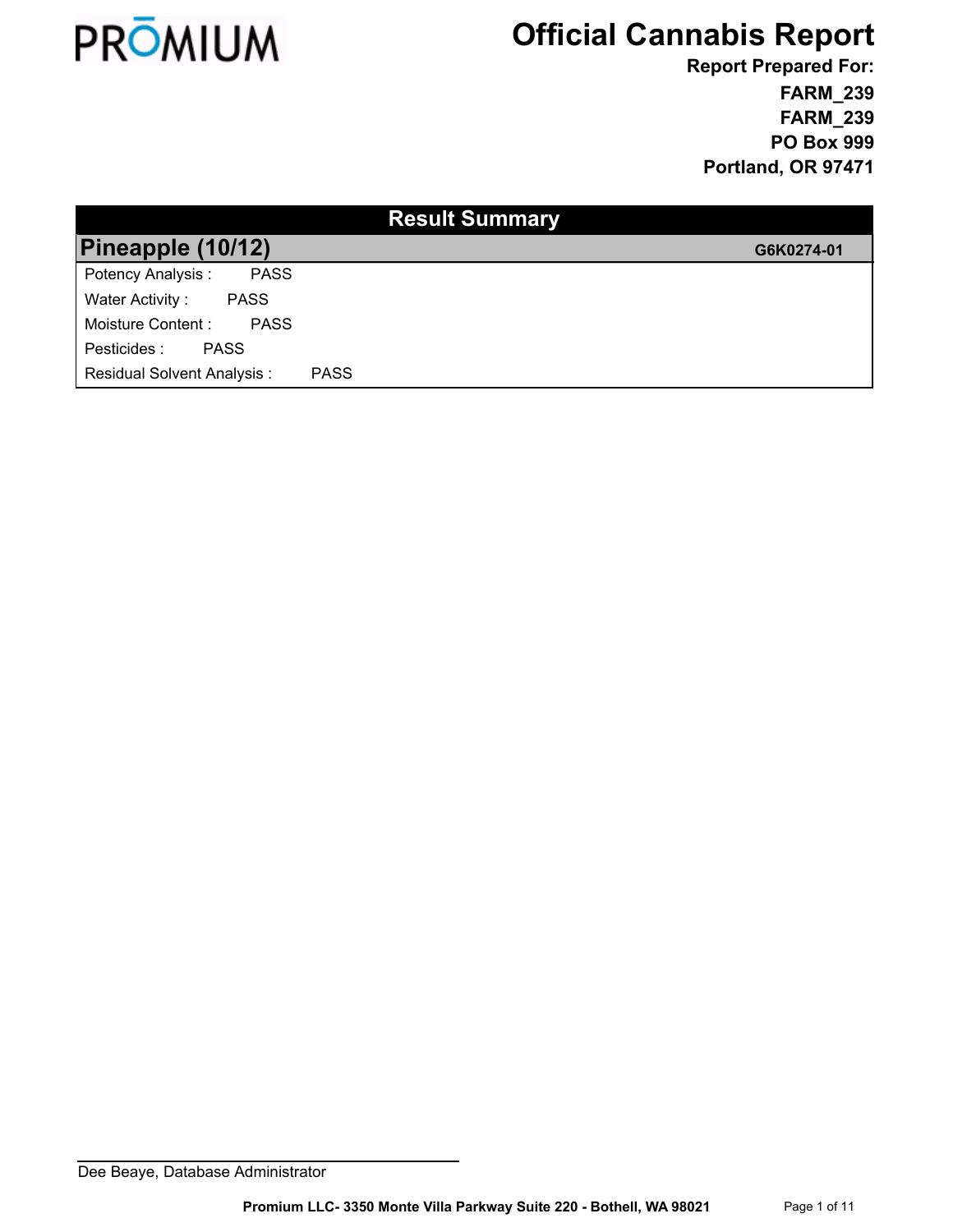

**FARM\_239 FARM\_239 PO Box 999 Portland, OR 97471 Report Prepared For:**

# **Pineapple (10/12)**

### *FARM\_239*

**Sample ID:** G6K0274-01 **Matrix:** Useable Marijuana **Date Accepted: 11/17/16 Test RFID:** 1A4010300002D51000000008 **Results Valid Until: 11/17/17 Date Sampled: 11/17/16 00:00**



### **Potency Analysis**

### **Batch Identification: 1649070**

| Cannabinoids (% weight)   |                                                                                   | mg/g           | <b>Cannabinoids Profile</b>               |
|---------------------------|-----------------------------------------------------------------------------------|----------------|-------------------------------------------|
| Total THC 18.38           |                                                                                   | 183.8          |                                           |
| Total CBD 0.000           |                                                                                   | $\mathbf 0$    | $-1.3$                                    |
|                           | THCA 18.97                                                                        | 189.7          |                                           |
| delta 9-THC 1.743         |                                                                                   | 17.43          | .1.7                                      |
| delta 8-THC $\le$ LOQ     |                                                                                   | $<$ LOQ        |                                           |
|                           | CBGA <loq< td=""><td><math>&lt;</math> LOQ</td><td></td></loq<>                   | $<$ LOQ        |                                           |
|                           | THCV <loq< td=""><td><math>&lt;</math> LOQ</td><td></td></loq<>                   | $<$ LOQ        |                                           |
|                           | CBDA <loq< td=""><td><math>&lt;</math> LOQ</td><td></td></loq<>                   | $<$ LOQ        |                                           |
|                           | CBD <loq< td=""><td><math>&lt;</math> LOQ</td><td><math>19.0 -</math></td></loq<> | $<$ LOQ        | $19.0 -$                                  |
|                           | CBDV <loq< td=""><td><math>&lt;</math> LOQ</td><td></td></loq<>                   | $<$ LOQ        |                                           |
|                           | CBN <loq< td=""><td><math>&lt;</math> LOQ</td><td><b>CBG</b><br/>1.3</td></loq<>  | $<$ LOQ        | <b>CBG</b><br>1.3                         |
|                           | CBG 1.292                                                                         | 12.92          | delta 9-THC<br>1.7<br><b>THCA</b><br>19.0 |
|                           | CBC <loq< td=""><td><math>&lt;</math> LOQ</td><td>22.0<br/>Total:</td></loq<>     | $<$ LOQ        | 22.0<br>Total:                            |
| <b>Total Cannabinoids</b> | 22.01                                                                             | 220.1          |                                           |
|                           |                                                                                   | 7.86% Moisture |                                           |

### **Water Activity**

#### Water Activity: 0.459 at 24°C

### **Moisture**

Moisture: 7.86 %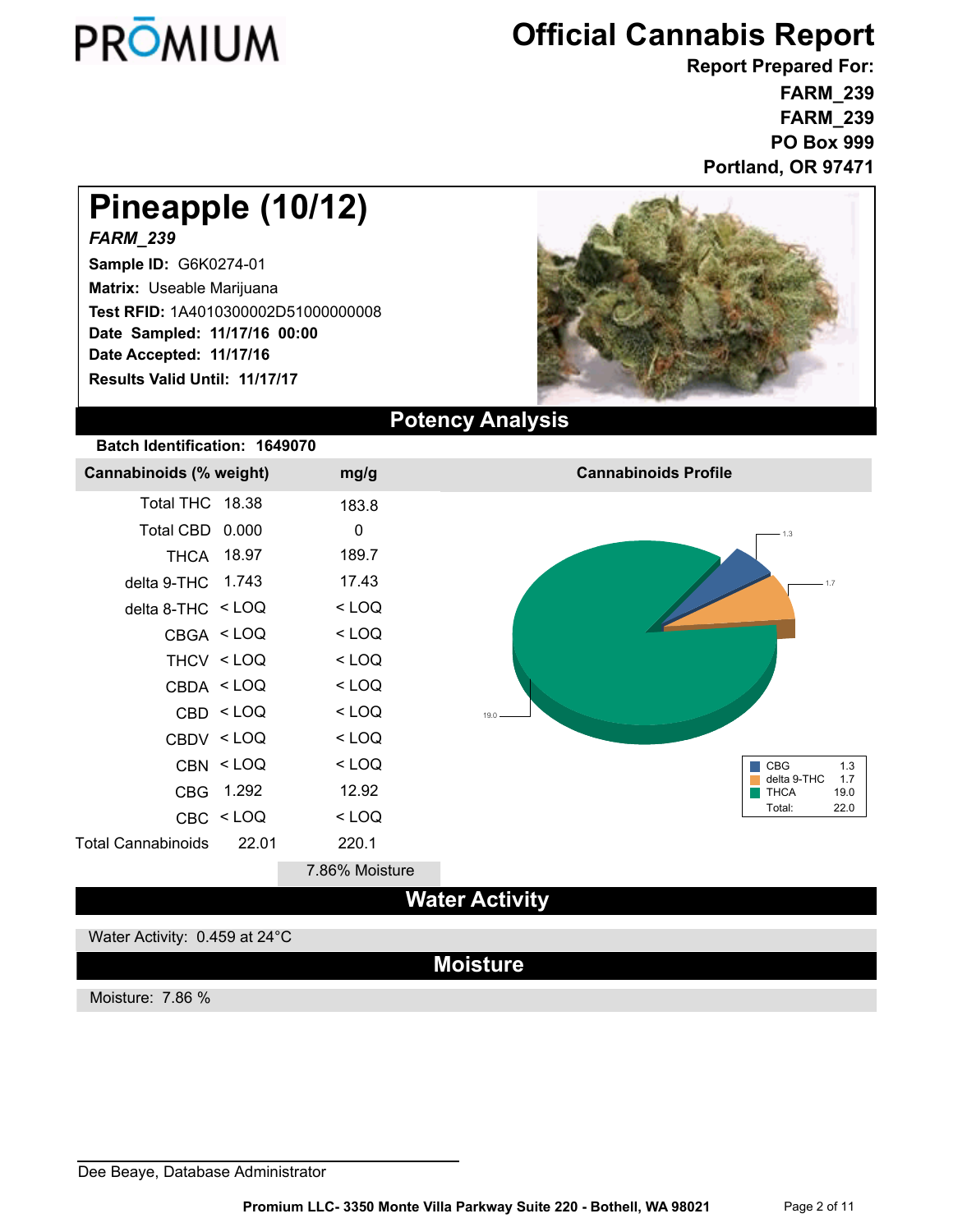

**Date Accepted: 11/17/16**

**Manifest #: [none]**

**FARM\_239 FARM\_239 PO Box 999 Portland, OR 97471 Report Prepared For:**

### **Pineapple (10/12)**

#### **Harvest: Sample ID: G6K0274-01**

#### **METRC ID: 1A4010300002D51000000008 Matrix: Useable Marijuana**

| Terpene Analysis %            |               |            |                     |               |          |  |  |  |
|-------------------------------|---------------|------------|---------------------|---------------|----------|--|--|--|
| Batch Identification: 1649070 |               |            |                     |               |          |  |  |  |
| <b>Analyte</b>                | <b>Result</b> | <b>LOQ</b> | Analyte             | <b>Result</b> | LOQ      |  |  |  |
| (-)-Bomeol                    | $<$ LOQ       | 0.001960   | (+)-Bomeol          | $<$ LOO       | 0.001960 |  |  |  |
| 3-Carene                      | $<$ LOQ       | 0.001960   | alpha-Bisabolol     | 0.1165        | 0.001960 |  |  |  |
| alpha-Cedrene                 | $<$ LOQ       | 0.001960   | alpha-Humulene      | 0.1378        | 0.001960 |  |  |  |
| alpha-Pinene                  | $<$ LOQ       | 0.001960   | alpha-Terpinene     | $<$ LOQ       | 0.001960 |  |  |  |
| beta-Caryophyllene            | 0.3629        | 0.001960   | beta-Myrcene        | 0.06371       | 0.001960 |  |  |  |
| beta-Pinene                   | 0.05089       | 0.001960   | Camphene            | $<$ LOQ       | 0.001960 |  |  |  |
| Camphor                       | $<$ LOQ       | 0.001960   | Caryophyllene Oxide | $<$ LOQ       | 0.001960 |  |  |  |
| Cedrol                        | $<$ LOQ       | 0.001960   | cis-Nerolidol       | 0.000         |          |  |  |  |
| delta-3-Carene                | $<$ LOQ       | 0.001960   | d-Limonene          | $<$ LOQ       | 0.001960 |  |  |  |
| Endo-fenchyl alcohol          | $<$ LOQ       | 0.001960   | Eucalyptol          | $<$ LOQ       | 0.001960 |  |  |  |
| Famesene                      | $<$ LOQ       | 0.001960   | Fenchone            | $<$ LOQ       | 0.001960 |  |  |  |
| gamma-Terpinene               | $<$ LOQ       | 0.001960   | Geraniol            | $<$ LOQ       | 0.001960 |  |  |  |
| Geranyl acetate               | $<$ LOQ       | 0.001960   | Guaiol              | $<$ LOQ       | 0.001960 |  |  |  |
| Hexahydrothymol               | $<$ LOQ       | 0.001960   | Isobomeol           | $<$ LOQ       | 0.001960 |  |  |  |
| Isopropanol                   | $<$ LOQ       | 0.001960   | Isopulegol          | $<$ LOQ       | 0.001960 |  |  |  |
| Limonene                      | 0.2233        | 0.001960   | Linalool            | 0.05389       | 0.001960 |  |  |  |
| Nerol                         | 0.000         |            | Nerolidol           | $<$ LOQ       | 0.001960 |  |  |  |
| Ocimene                       | $<$ LOQ       | 0.001960   | p-Cymene            | $<$ LOQ       | 0.001960 |  |  |  |
| p-Mentha-1,5-diene            | $<$ LOQ       | 0.001960   | Pulegone            | $<$ LOQ       | 0.001960 |  |  |  |
| Sabinene                      | $<$ LOQ       | 0.001960   | Sabinene hydrate    | $<$ LOQ       | 0.001960 |  |  |  |
| Terpineol                     | $<$ LOQ       | 0.001960   | Terpinolene         | $<$ LOQ       | 0.001960 |  |  |  |
| <b>Total Terpenes</b>         | 1.009         | 0.001960   | trans-Caryophyllene | $<$ LOQ       | 0.001960 |  |  |  |
| trans-Nerolidol               | $<$ LOQ       | 0.001960   | Valencene           | $<$ LOQ       | 0.001960 |  |  |  |

<LOQ - Results below the Limit of Quantitation - Compound not detected

Results above the Action Level fail state testing requirements and will be highlighted Red.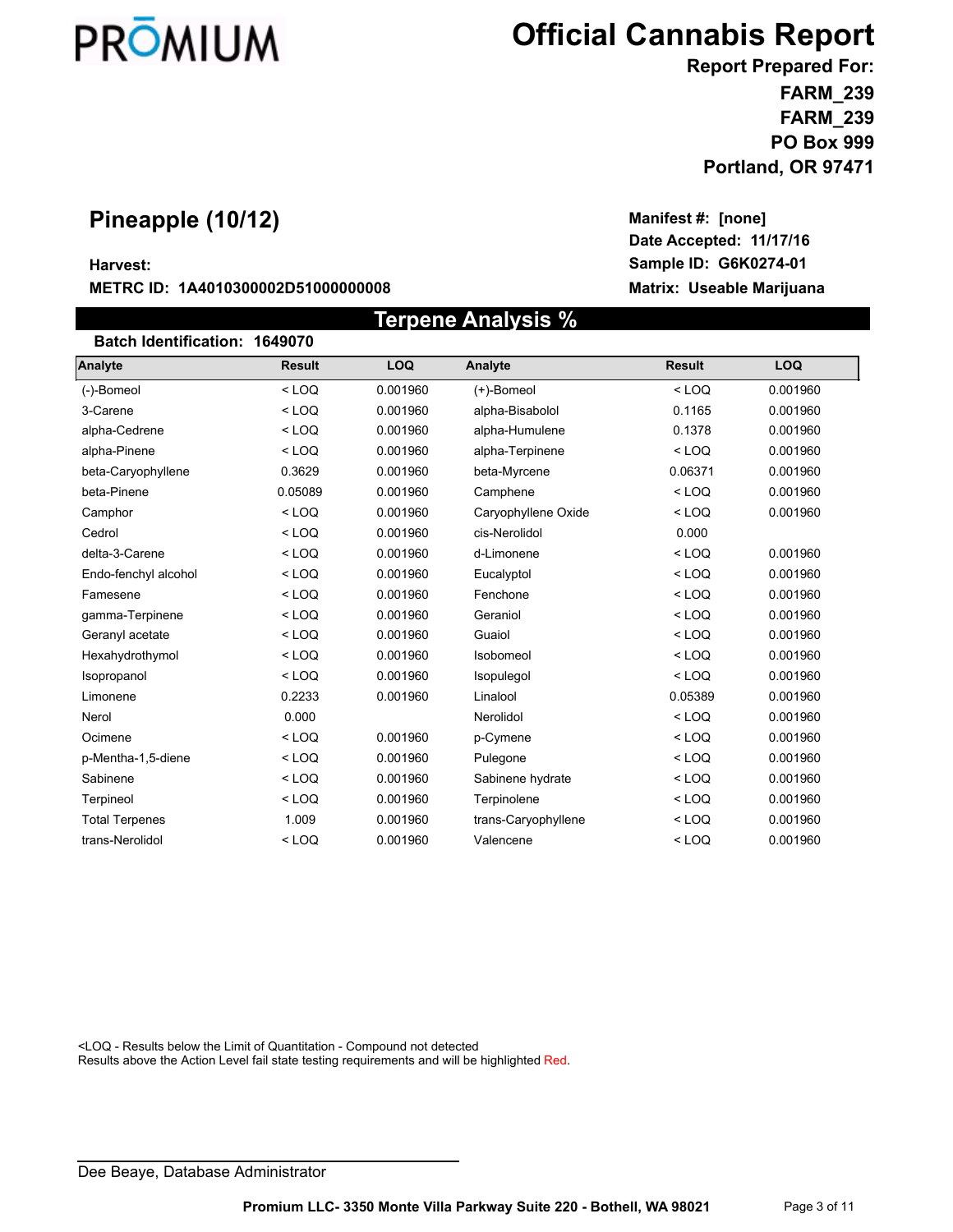

**FARM\_239 FARM\_239 PO Box 999 Portland, OR 97471 Report Prepared For:**

### **Pineapple (10/12)**

**METRC ID: 1A4010300002D51000000008 Matrix: Useable Marijuana**

**Date Accepted: 11/17/16 Harvest: Sample ID: G6K0274-01 Manifest #: [none]**



**Terpene Profile**

### **Percentage of Total Terpenes Identified**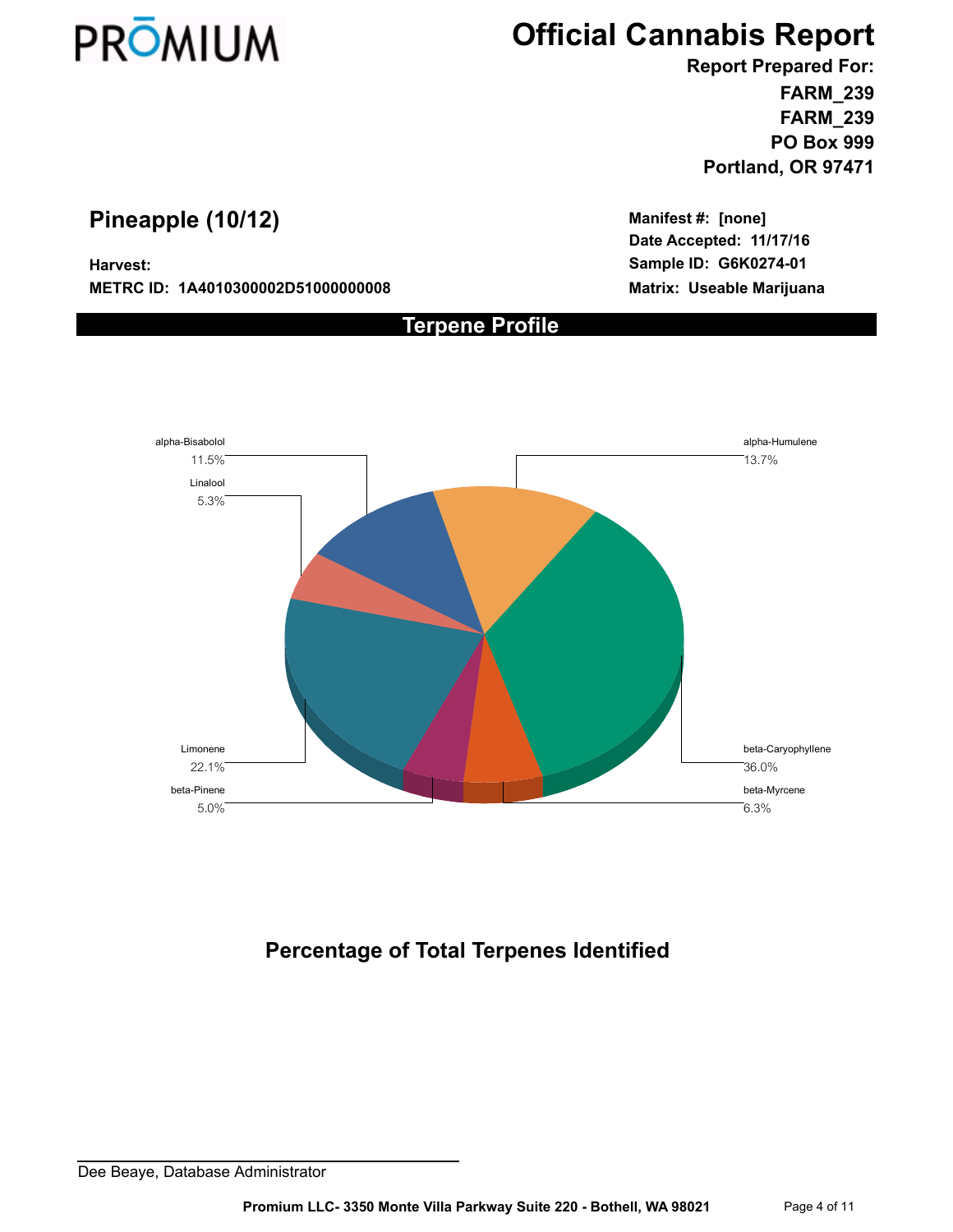

**Date Accepted: 11/17/16**

**Manifest #: [none]**

**FARM\_239 FARM\_239 PO Box 999 Report Prepared For:**

### **Portland, OR 97471**

### **Pineapple (10/12)**

#### **Harvest: Sample ID: G6K0274-01**

#### **METRC ID: 1A4010300002D51000000008 Matrix: Useable Marijuana**

 **Pesticide Analysis in PPM Batch Identification: 1649061 Analyte Result Action Level LOQ Analyte Result Action Level LOQ** Abamectin < LOQ 0.5 0.1 Acephate < LOQ 0.4 0.1 Acequinocyl < LOQ 2 0.1 Acetamiprid < LOQ 0.2 0.1 Aldicarb < LOQ 0.4 0.1 Azoxystrobin < LOQ 0.2 0.1 Bifenazate < LOQ 0.2 0.1 Bifenthrin < LOQ 0.2 0.1 Boscalid < LOQ 0.4 0.1 Carbaryl < LOQ 0.2 0.1 Carbofuran < LOQ 0.2 0.1 Chlorantraniliprole < LOQ 0.2 0.1 Chlorfenapyr < LOQ 1 0.1 Chlorpyrifos < LOQ 0.2 0.1 Clofentezine < LOQ 0.2 0.1 Cyfluthrin < LOQ 1 0.1 Cypermethrin < LOQ 1 0.1 Daminozide < LOQ 1 0.1 DDVP (Dichlorvos) < LOQ 1 0.1 Diazinon < LOQ 0.2 0.1 Dimethoate < LOQ 0.2 0.1 Ethoprophos < LOQ 0.2 0.1 Etofenprox < LOQ 0.4 0.1 Etoxazole < LOQ 0.2 0.1 Fenoxycarb < LOQ 0.2 0.1 Fenpyroximate < LOQ 0.4 0.1 Fipronil < LOQ 0.4 0.1 Flonicamid < LOQ 1 0.1 Fludioxonil < LOQ 0.4 0.1 Hexythiazox < LOQ 1 0.1 Imazalil < LOQ 0.2 0.1 Imidacloprid < LOQ 0.4 0.1 Kresoxim-methyl < LOQ 0.4 0.1 Malathion < LOQ 0.2 0.1 Metalaxyl < LOQ 0.2 0.1 Methiocarb < LOQ 0.2 0.1 Methomyl < LOQ 0.4 0.1 Methyl parathion < LOQ 0.2 0.1 MGK-264 < LOQ 0.2 0.1 Myclobutanil < LOQ 0.2 0.1 Naled < LOQ 0.5 0.1 Oxamyl < LOQ 1 0.1 Paclobutrazol < LOQ 0.4 0.1 Permethrins < LOQ 0.2 0.1 Phosmet < LOQ 0.2 0.1 Piperonyl butoxide < LOQ 2 0.1 Prallethrin < LOQ 0.2 0.1 Propiconazole < LOQ 0.4 0.1 Propoxur < LOQ 0.2 0.1 Pyrethrins < LOQ 1 0.1 Pyridaben < LOQ 0.2 0.1 Spinosad < LOQ 0.2 0.1 Spiromesifen < LOQ 0.2 0.1 Spirotetramat < LOQ 0.2 0.1 Spiroxamine < LOQ 0.4 0.1 Tebuconazole < LOQ 0.4 0.1 Thiacloprid < LOQ 0.2 0.1 Thiamethoxam < LOQ 0.2 0.1

<LOQ - Results below the Limit of Quantitation - Compound not detected

Trifloxystrobin < LOQ 0.2 0.1

Results above the Action Level fail state testing requirements and will be highlighted Red.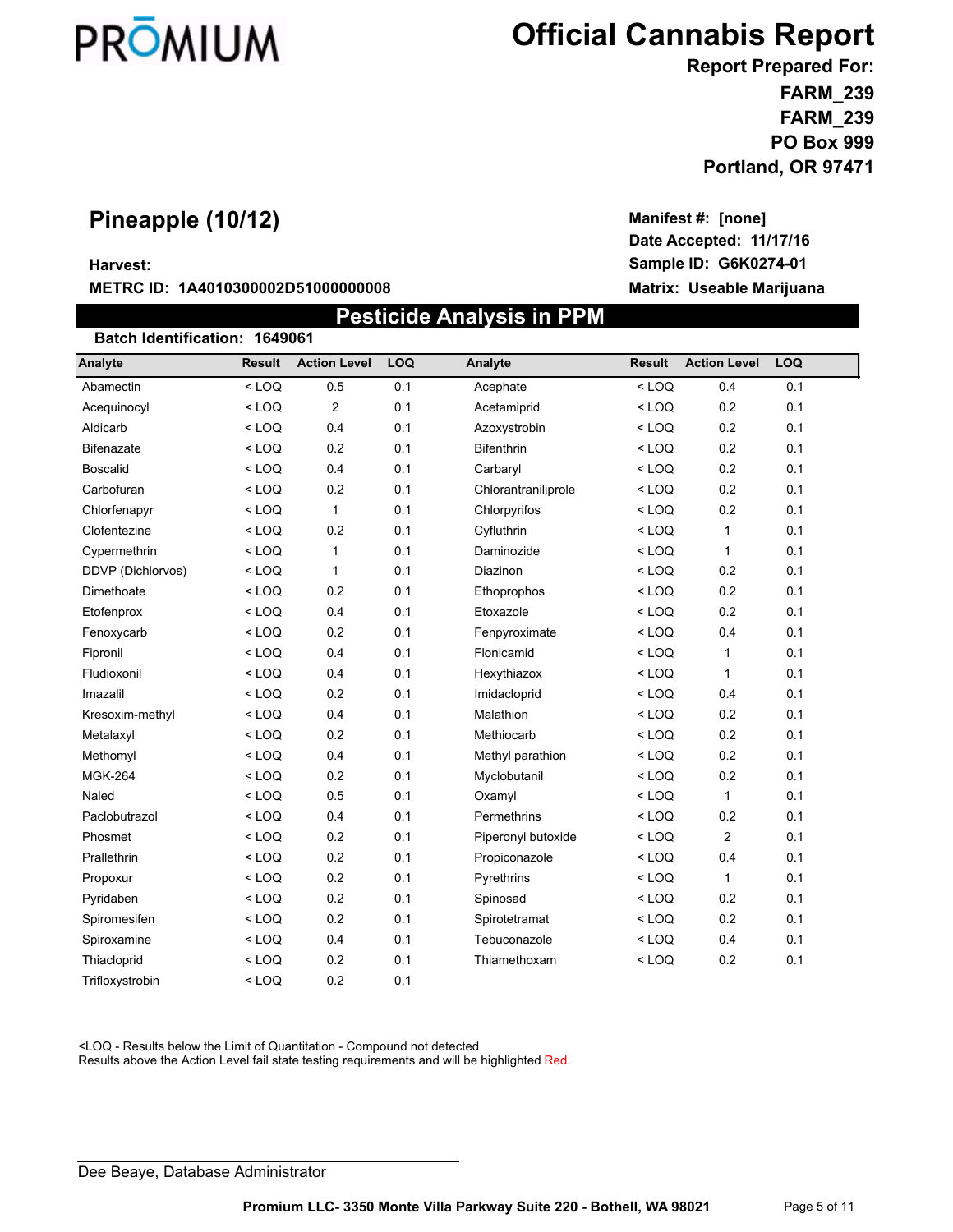

**Date Accepted: 11/17/16**

**Manifest #: [none]**

**FARM\_239 FARM\_239 PO Box 999 Report Prepared For:**

### **Portland, OR 97471**

### **Pineapple (10/12)**

**Harvest: Sample ID: G6K0274-01**

**METRC ID: 1A4010300002D51000000008 Matrix: Useable Marijuana**

 **Residual Solvents Batch Identification: 1741001 Solvent Results in ppm LOQ Action Level** Acetone < LOQ 1000 5000 Acetonitrile < LOQ 50.00 400 Benzene < LOQ 1.000 2 Butanes < LOQ 1000 5000 Cumene < LOQ 50.00 70 Cyclohexane < LOQ 50.00 3880 Dichloromethane < LOQ 50.00 600 1,4-Dioxane < LOQ 50.00 380 2-Ethoxyethanol < LOQ 50.00 160 Ethyl acetate  $\leq$  LOQ 1000 5000 Ethyl benzene < LOQ 50.00 2170 Ethylene glycol < LOQ 50.00 620 Ethylene oxide  $\leq$  LOQ 50.00 50 Ethyl ether  $\leq$  LOQ 1000 5000 Heptane < LOQ 1000 5000 Hexanes < LOQ 50.00 290 Isopropyl acetate  $\sim$  LOQ 1000 5000 Methanol < LOQ 50.00 3000 Pentanes < LOQ 1000 5000 Propane < LOQ 1000 5000 Tetrahydrofuran < LOQ 50.00 720 Toluene < LOQ 50.00 890 Xylenes < LOQ 50.00 2170

<LOQ - Results below the Limit of Quantitation - Compound not detected

Results above the Action Level fail state testing requirements and will be highlighted Red.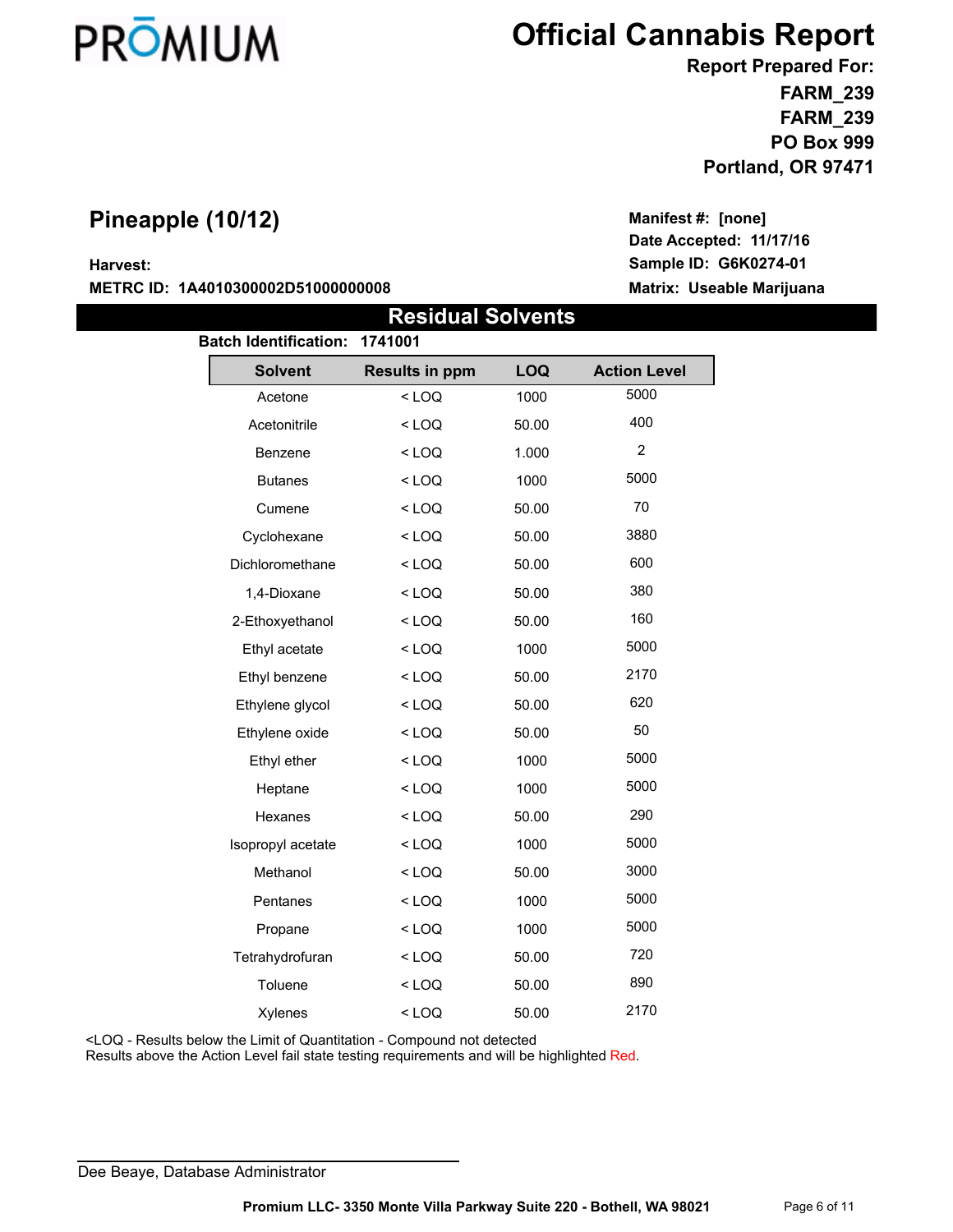

**FARM\_239 FARM\_239 PO Box 999 Portland, OR 97471 Report Prepared For:**

# **Quality Control Potency**

#### *Batch: 1649070 - 215-Useable*

| Blank(1649070-BLK1) |            |            |               |                  |                  |                |
|---------------------|------------|------------|---------------|------------------|------------------|----------------|
| Analyte             | Result     | <b>LOQ</b> | <b>Units</b>  | %Recovery Limits | <b>Extracted</b> | Analyzed       |
| <b>THCA</b>         | $<$ LOQ    | 0.02000    | %             |                  | 12/02/16 10:48   | 12/02/16 19:34 |
| delta 9-THC         | $<$ LOQ    | 0.02000    | %             |                  | 12/02/16 10:48   | 12/02/16 19:34 |
| delta 8-THC         | $<$ LOQ    | 0.02000    | %             |                  | 12/02/16 10:48   | 12/02/16 19:34 |
| <b>CBGA</b>         | $<$ LOQ    | 0.02000    | %             |                  | 12/02/16 10:48   | 12/02/16 19:34 |
| <b>THCV</b>         | $<$ LOQ    | 0.02000    | %             |                  | 12/02/16 10:48   | 12/02/16 19:34 |
| <b>CBDA</b>         | $<$ LOQ    | 0.02000    | %             |                  | 12/02/16 10:48   | 12/02/16 19:34 |
| <b>CBD</b>          | $<$ LOQ    | 0.02000    | %             |                  | 12/02/16 10:48   | 12/02/16 19:34 |
| <b>CBDV</b>         | $<$ LOQ    | 0.02000    | %             |                  | 12/02/16 10:48   | 12/02/16 19:34 |
| <b>CBN</b>          | $<$ LOQ    | 0.02000    | %             |                  | 12/02/16 10:48   | 12/02/16 19:34 |
| <b>CBG</b>          | $<$ LOQ    | 0.02000    | %             |                  | 12/02/16 10:48   | 12/02/16 19:34 |
| <b>CBC</b>          | $<$ LOQ    | 0.02000    | %             |                  | 12/02/16 10:48   | 12/02/16 19:34 |
| LCS(1649070-BS1)    |            |            |               |                  |                  |                |
| Analyte             | % Recovery | <b>LOQ</b> | <b>Units</b>  | %Recovery Limits | <b>Extracted</b> | Analyzed       |
| <b>THCA</b>         | 101        | 5.000E-4   | $\frac{0}{0}$ | 80-120           | 12/02/16 10:48   | 12/02/16 19:45 |
| delta 9-THC         | 102        | 5.000E-4   | %             | 80-120           | 12/02/16 10:48   | 12/02/16 19:45 |
| <b>CBDA</b>         | 109        | 5.000E-4   | %             | 80-120           | 12/02/16 10:48   | 12/02/16 19:45 |
| <b>CBD</b>          | 103        | 5.000E-4   | %             | 80-120           | 12/02/16 10:48   | 12/02/16 19:45 |
| LCS(1649070-BS2)    |            |            |               |                  |                  |                |
| Analyte             | % Recovery | <b>LOQ</b> | <b>Units</b>  | %Recovery Limits | <b>Extracted</b> | Analyzed       |
| <b>THCA</b>         | 108        | 4.950E-4   | $\frac{0}{0}$ | 80-120           | 12/02/16 10:48   | 12/02/16 19:56 |
| delta 9-THC         | 106        | 4.950E-4   | $\%$          | 80-120           | 12/02/16 10:48   | 12/02/16 19:56 |
| <b>CBDA</b>         | 114        | 4.950E-4   | $\%$          | 80-120           | 12/02/16 10:48   | 12/02/16 19:56 |
| <b>CBD</b>          | 107        | 4.950E-4   | %             | 80-120           | 12/02/16 10:48   | 12/02/16 19:56 |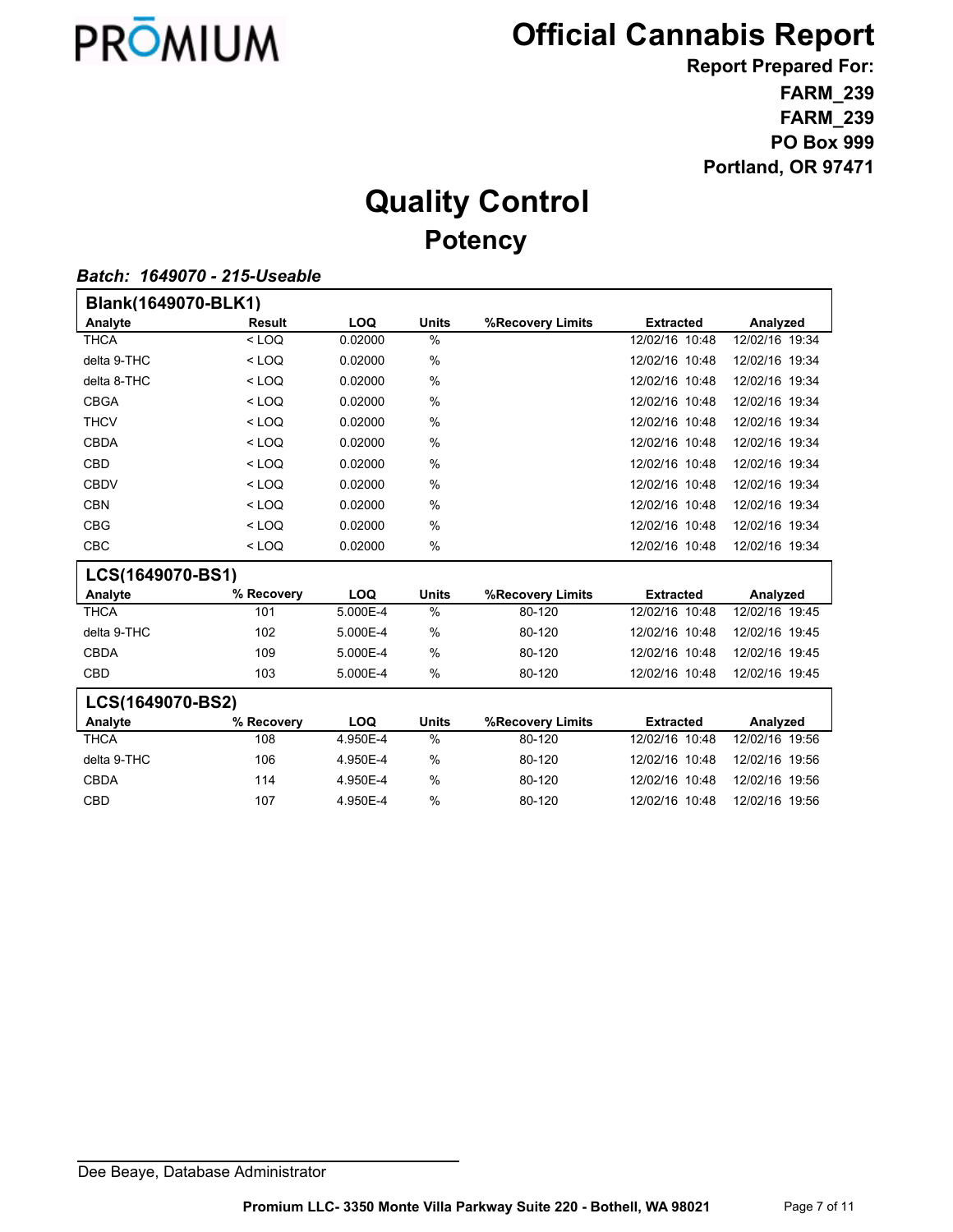

**FARM\_239 FARM\_239 PO Box 999 Portland, OR 97471 Report Prepared For:**

## **Quality Control Pesticide Analysis**

*Batch: 1649061 - 203*

| Blank(1649061-BLK1) |                                                                                                    |     |              |                  |                  |                |  |
|---------------------|----------------------------------------------------------------------------------------------------|-----|--------------|------------------|------------------|----------------|--|
| Analyte             | <b>Result</b>                                                                                      | LOQ | <b>Units</b> | %Recovery Limits | <b>Extracted</b> | Analyzed       |  |
| Abamectin           | $<$ LOQ                                                                                            | 0.1 | ppm          |                  | 12/02/16 09:58   | 12/03/16 03:25 |  |
| DDVP (Dichlorvos)   | <loq< td=""><td>0.1</td><td>ppm</td><td></td><td>12/02/16 09:58</td><td>12/03/16 08:57</td></loq<> | 0.1 | ppm          |                  | 12/02/16 09:58   | 12/03/16 08:57 |  |
| Acephate            | < LOQ                                                                                              | 0.1 | ppm          |                  | 12/02/16 09:58   | 12/03/16 03:25 |  |
| Acequinocyl         | $<$ LOQ                                                                                            | 0.1 | ppm          |                  | 12/02/16 09:58   | 12/03/16 08:57 |  |
| Acetamiprid         | <loq< td=""><td>0.1</td><td>ppm</td><td></td><td>12/02/16 09:58</td><td>12/03/16 03:25</td></loq<> | 0.1 | ppm          |                  | 12/02/16 09:58   | 12/03/16 03:25 |  |
| Aldicarb            | < LOQ                                                                                              | 0.1 | ppm          |                  | 12/02/16 09:58   | 12/03/16 03:25 |  |
| Azoxystrobin        | < LOQ                                                                                              | 0.1 | ppm          |                  | 12/02/16 09:58   | 12/03/16 03:25 |  |
| <b>Bifenazate</b>   | <loq< td=""><td>0.1</td><td>ppm</td><td></td><td>12/02/16 09:58</td><td>12/03/16 03:25</td></loq<> | 0.1 | ppm          |                  | 12/02/16 09:58   | 12/03/16 03:25 |  |
| <b>Bifenthrin</b>   | <loq< td=""><td>0.1</td><td>ppm</td><td></td><td>12/02/16 09:58</td><td>12/03/16 08:57</td></loq<> | 0.1 | ppm          |                  | 12/02/16 09:58   | 12/03/16 08:57 |  |
| <b>Boscalid</b>     | <loq< td=""><td>0.1</td><td>ppm</td><td></td><td>12/02/16 09:58</td><td>12/03/16 03:25</td></loq<> | 0.1 | ppm          |                  | 12/02/16 09:58   | 12/03/16 03:25 |  |
| Carbaryl            | < LOQ                                                                                              | 0.1 | ppm          |                  | 12/02/16 09:58   | 12/03/16 03:25 |  |
| Carbofuran          | <loq< td=""><td>0.1</td><td>ppm</td><td></td><td>12/02/16 09:58</td><td>12/03/16 03:25</td></loq<> | 0.1 | ppm          |                  | 12/02/16 09:58   | 12/03/16 03:25 |  |
| Chlorantraniliprole | <loq< td=""><td>0.1</td><td>ppm</td><td></td><td>12/02/16 09:58</td><td>12/03/16 03:25</td></loq<> | 0.1 | ppm          |                  | 12/02/16 09:58   | 12/03/16 03:25 |  |
| Chlorfenapyr        | < LOQ                                                                                              | 0.1 | ppm          |                  | 12/02/16 09:58   | 12/03/16 08:57 |  |
| Chlorpyrifos        | <loq< td=""><td>0.1</td><td>ppm</td><td></td><td>12/02/16 09:58</td><td>12/03/16 08:57</td></loq<> | 0.1 | ppm          |                  | 12/02/16 09:58   | 12/03/16 08:57 |  |
| Clofentezine        | <loq< td=""><td>0.1</td><td>ppm</td><td></td><td>12/02/16 09:58</td><td>12/03/16 03:25</td></loq<> | 0.1 | ppm          |                  | 12/02/16 09:58   | 12/03/16 03:25 |  |
| Cyfluthrin          | < LOQ                                                                                              | 0.1 | ppm          |                  | 12/02/16 09:58   | 12/03/16 08:57 |  |
| Cypermethrin        | < LOQ                                                                                              | 0.1 | ppm          |                  | 12/02/16 09:58   | 12/03/16 08:57 |  |
| Daminozide          | < LOQ                                                                                              | 0.1 | ppm          |                  | 12/02/16 09:58   | 12/03/16 03:25 |  |
| Diazinon            | < LOQ                                                                                              | 0.1 | ppm          |                  | 12/02/16 09:58   | 12/03/16 03:25 |  |
| Dimethoate          | < LOQ                                                                                              | 0.1 | ppm          |                  | 12/02/16 09:58   | 12/03/16 03:25 |  |
| Ethoprophos         | < LOQ                                                                                              | 0.1 | ppm          |                  | 12/02/16 09:58   | 12/03/16 03:25 |  |
| Etofenprox          | $<$ LOQ                                                                                            | 0.1 | ppm          |                  | 12/02/16 09:58   | 12/03/16 03:25 |  |
| Etoxazole           | < LOQ                                                                                              | 0.1 | ppm          |                  | 12/02/16 09:58   | 12/03/16 03:25 |  |
| Fenoxycarb          | < LOQ                                                                                              | 0.1 | ppm          |                  | 12/02/16 09:58   | 12/03/16 03:25 |  |
| Fenpyroximate       | < LOQ                                                                                              | 0.1 | ppm          |                  | 12/02/16 09:58   | 12/03/16 03:25 |  |
| Fipronil            | <loq< td=""><td>0.1</td><td>ppm</td><td></td><td>12/02/16 09:58</td><td>12/03/16 08:57</td></loq<> | 0.1 | ppm          |                  | 12/02/16 09:58   | 12/03/16 08:57 |  |
| Flonicamid          | <loq< td=""><td>0.1</td><td>ppm</td><td></td><td>12/02/16 09:58</td><td>12/03/16 03:25</td></loq<> | 0.1 | ppm          |                  | 12/02/16 09:58   | 12/03/16 03:25 |  |
| Fludioxonil         | < LOQ                                                                                              | 0.1 | ppm          |                  | 12/02/16 09:58   | 12/03/16 08:57 |  |
| Hexythiazox         | < LOQ                                                                                              | 0.1 | ppm          |                  | 12/02/16 09:58   | 12/03/16 03:25 |  |
| Imazalil            | <loq< td=""><td>0.1</td><td>ppm</td><td></td><td>12/02/16 09:58</td><td>12/03/16 03:25</td></loq<> | 0.1 | ppm          |                  | 12/02/16 09:58   | 12/03/16 03:25 |  |
| Imidacloprid        | < LOQ                                                                                              | 0.1 | ppm          |                  | 12/02/16 09:58   | 12/03/16 03:25 |  |
| Kresoxim-methyl     | < LOQ                                                                                              | 0.1 | ppm          |                  | 12/02/16 09:58   | 12/03/16 08:57 |  |
| Malathion           | < LOQ                                                                                              | 0.1 | ppm          |                  | 12/02/16 09:58   | 12/03/16 03:25 |  |
| Metalaxyl           | <loq< td=""><td>0.1</td><td>ppm</td><td></td><td>12/02/16 09:58</td><td>12/03/16 03:25</td></loq<> | 0.1 | ppm          |                  | 12/02/16 09:58   | 12/03/16 03:25 |  |
| Methiocarb          | <loq< td=""><td>0.1</td><td>ppm</td><td></td><td>12/02/16 09:58</td><td>12/03/16 03:25</td></loq<> | 0.1 | ppm          |                  | 12/02/16 09:58   | 12/03/16 03:25 |  |
|                     |                                                                                                    |     |              |                  |                  |                |  |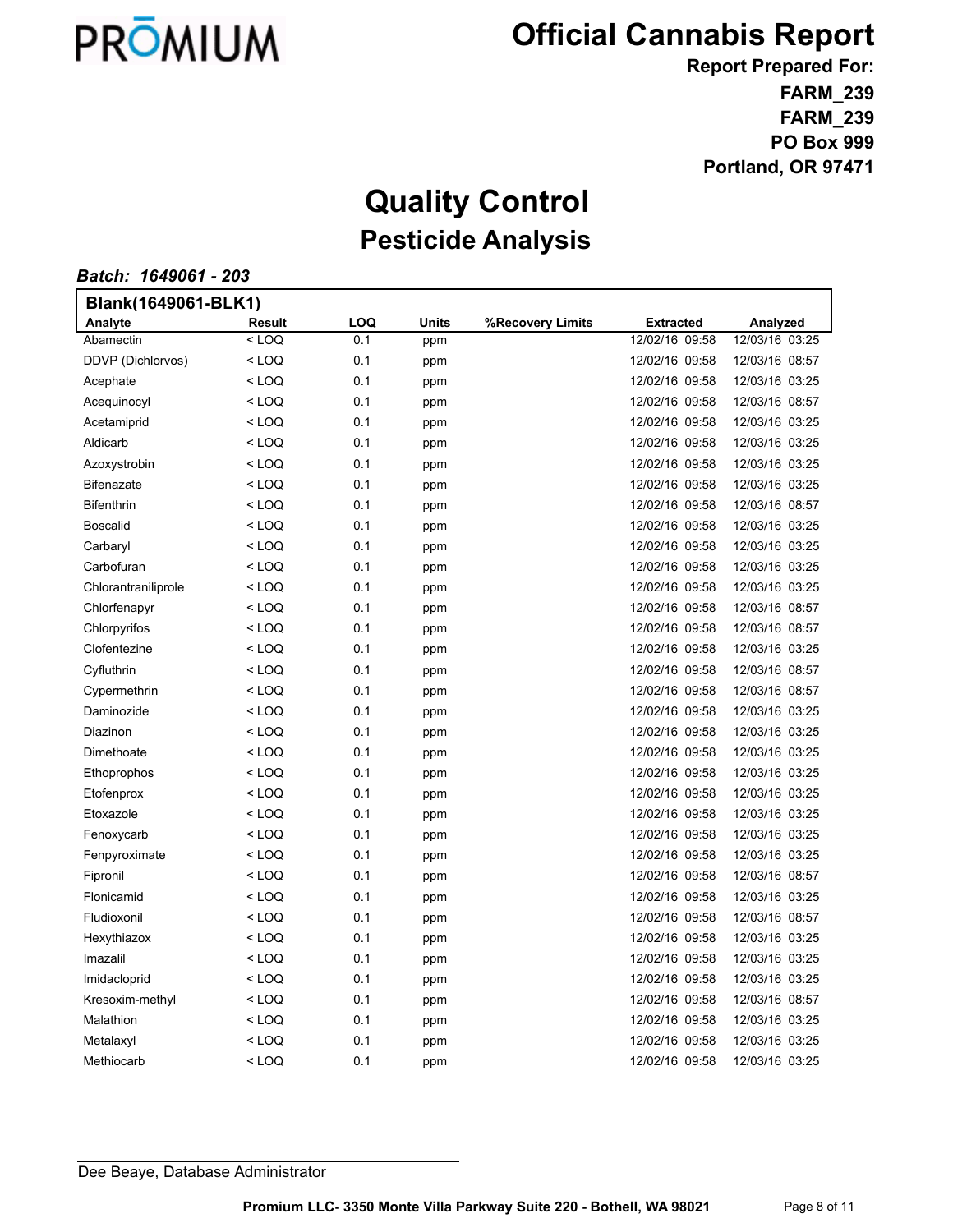

**FARM\_239 FARM\_239 PO Box 999 Portland, OR 97471 Report Prepared For:**

## **Quality Control Pesticide Analysis (Continued)**

#### *Batch: 1649061 - 203 (Continued)*

| Blank(1649061-BLK1) |               |            |              |                  |                  |                |  |
|---------------------|---------------|------------|--------------|------------------|------------------|----------------|--|
| Analyte             | <b>Result</b> | <b>LOQ</b> | <b>Units</b> | %Recovery Limits | <b>Extracted</b> | Analyzed       |  |
| Methomyl            | $<$ LOQ       | 0.1        | ppm          |                  | 12/02/16 09:58   | 12/03/16 03:25 |  |
| Methyl parathion    | $<$ LOQ       | 0.1        | ppm          |                  | 12/02/16 09:58   | 12/03/16 08:57 |  |
| <b>MGK-264</b>      | $<$ LOQ       | 0.1        | ppm          |                  | 12/02/16 09:58   | 12/03/16 08:57 |  |
| Myclobutanil        | $<$ LOQ       | 0.1        | ppm          |                  | 12/02/16 09:58   | 12/03/16 03:25 |  |
| Naled               | $<$ LOQ       | 0.1        | ppm          |                  | 12/02/16 09:58   | 12/03/16 08:57 |  |
| Oxamyl              | $<$ LOQ       | 0.1        | ppm          |                  | 12/02/16 09:58   | 12/03/16 03:25 |  |
| Paclobutrazol       | $<$ LOQ       | 0.1        | ppm          |                  | 12/02/16 09:58   | 12/03/16 03:25 |  |
| Permethrins         | $<$ LOQ       | 0.1        | ppm          |                  | 12/02/16 09:58   | 12/03/16 03:25 |  |
| Phosmet             | $<$ LOQ       | 0.1        | ppm          |                  | 12/02/16 09:58   | 12/03/16 03:25 |  |
| Piperonyl butoxide  | $<$ LOQ       | 0.1        | ppm          |                  | 12/02/16 09:58   | 12/03/16 03:25 |  |
| Prallethrin         | $<$ LOQ       | 0.1        | ppm          |                  | 12/02/16 09:58   | 12/03/16 03:25 |  |
| Propiconazole       | $<$ LOQ       | 0.1        | ppm          |                  | 12/02/16 09:58   | 12/03/16 08:57 |  |
| Propoxur            | $<$ LOQ       | 0.1        | ppm          |                  | 12/02/16 09:58   | 12/03/16 03:25 |  |
| Pyrethrins          | $<$ LOQ       | 0.1        | ppm          |                  | 12/02/16 09:58   | 12/03/16 03:25 |  |
| Pyridaben           | $<$ LOQ       | 0.1        | ppm          |                  | 12/02/16 09:58   | 12/03/16 03:25 |  |
| Spinosad            | $<$ LOQ       | 0.1        | ppm          |                  | 12/02/16 09:58   | 12/03/16 03:25 |  |
| Spiromesifen        | $<$ LOQ       | 0.1        | ppm          |                  | 12/02/16 09:58   | 12/03/16 03:25 |  |
| Spirotetramat       | $<$ LOQ       | 0.1        | ppm          |                  | 12/02/16 09:58   | 12/03/16 03:25 |  |
| Spiroxamine         | $<$ LOQ       | 0.1        | ppm          |                  | 12/02/16 09:58   | 12/03/16 03:25 |  |
| Tebuconazole        | $<$ LOQ       | 0.1        | ppm          |                  | 12/02/16 09:58   | 12/03/16 03:25 |  |
| Thiacloprid         | $<$ LOQ       | 0.1        | ppm          |                  | 12/02/16 09:58   | 12/03/16 03:25 |  |
| Thiamethoxam        | $<$ LOQ       | 0.1        | ppm          |                  | 12/02/16 09:58   | 12/03/16 03:25 |  |
| Trifloxystrobin     | $<$ LOQ       | 0.1        | ppm          |                  | 12/02/16 09:58   | 12/03/16 03:25 |  |

#### **LCS(1649061-BS1)**

| Analyte           | % Recovery | <b>LOQ</b> | <b>Units</b> | %Recovery Limits | <b>Extracted</b> | Analyzed       |
|-------------------|------------|------------|--------------|------------------|------------------|----------------|
| Abamectin         | 74.6       | 0.1        | ppm          | $0 - 200$        | 12/02/16 09:58   | 12/03/16 03:38 |
| DDVP (Dichlorvos) | 86.0       | 0.1        | ppm          | $0 - 200$        | 12/02/16 09:58   | 12/03/16 09:18 |
| Acephate          | 86.1       | 0.1        | ppm          | $0 - 200$        | 12/02/16 09:58   | 12/03/16 03:38 |
| Acequinocyl       | 64.5       | 0.1        | ppm          | $0 - 200$        | 12/02/16 09:58   | 12/03/16 09:18 |
| Acetamiprid       | 105        | 0.1        | ppm          | $0 - 200$        | 12/02/16 09:58   | 12/03/16 03:38 |
| Aldicarb          | 105        | 0.1        | ppm          | $0 - 200$        | 12/02/16 09:58   | 12/03/16 03:38 |
| Azoxystrobin      | 102        | 0.1        | ppm          | $0 - 200$        | 12/02/16 09:58   | 12/03/16 03:38 |
| <b>Bifenazate</b> | 114        | 0.1        | ppm          | $0 - 200$        | 12/02/16 09:58   | 12/03/16 03:38 |
| <b>Bifenthrin</b> | 90.8       | 0.1        | ppm          | $0 - 200$        | 12/02/16 09:58   | 12/03/16 09:18 |
| <b>Boscalid</b>   | 91.6       | 0.1        | ppm          | $0 - 200$        | 12/02/16 09:58   | 12/03/16 03:38 |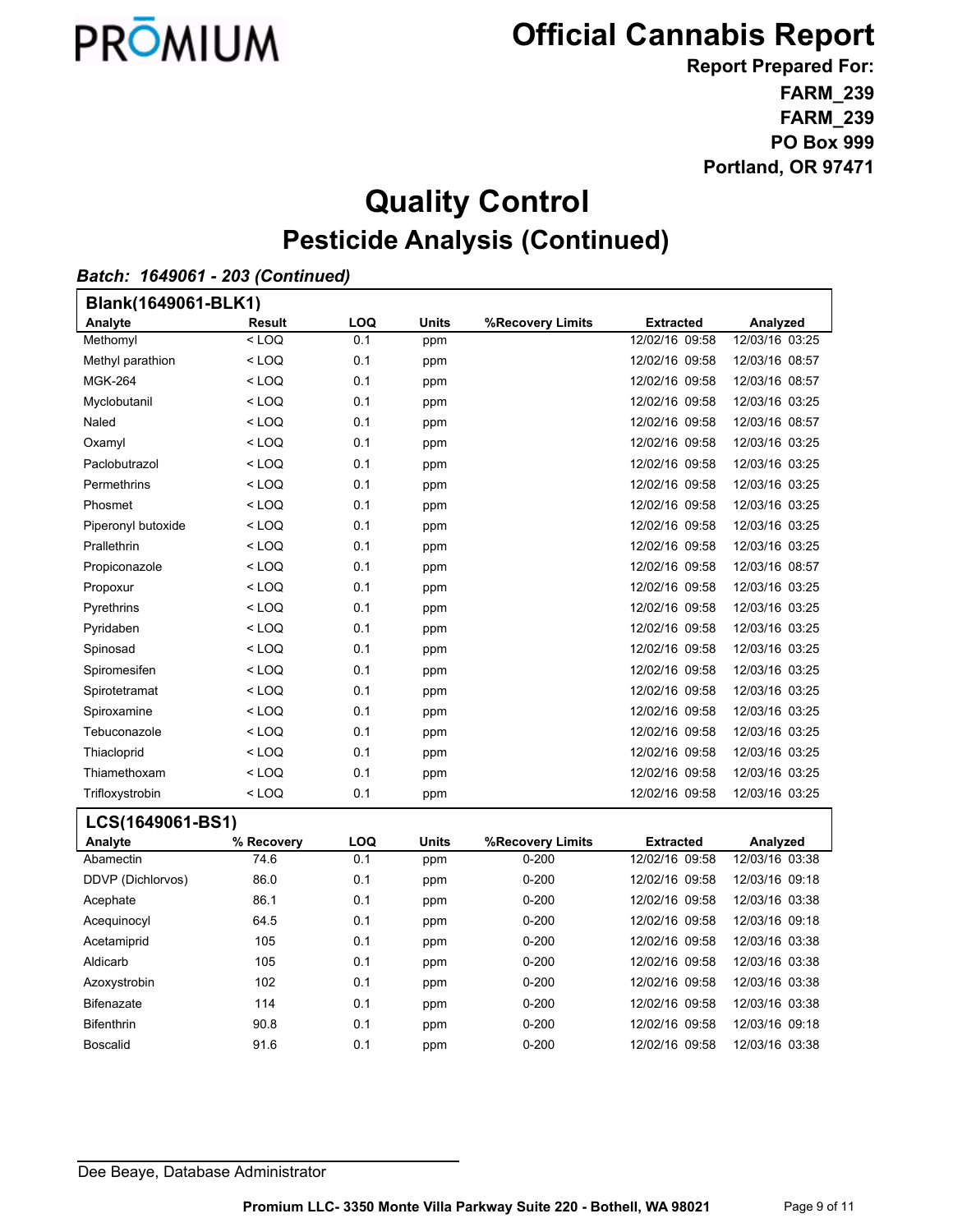

**FARM\_239 FARM\_239 PO Box 999 Portland, OR 97471 Report Prepared For:**

## **Quality Control Pesticide Analysis (Continued)**

### *Batch: 1649061 - 203 (Continued)*

| LCS(1649061-BS1)    |            |     |              |                  |                  |                |  |
|---------------------|------------|-----|--------------|------------------|------------------|----------------|--|
| Analyte             | % Recovery | LOQ | <b>Units</b> | %Recovery Limits | <b>Extracted</b> | Analyzed       |  |
| Carbaryl            | 107        | 0.1 | ppm          | $0 - 200$        | 12/02/16 09:58   | 12/03/16 03:38 |  |
| Carbofuran          | 111        | 0.1 | ppm          | $0 - 200$        | 12/02/16 09:58   | 12/03/16 03:38 |  |
| Chlorantraniliprole | 97.6       | 0.1 | ppm          | $0 - 200$        | 12/02/16 09:58   | 12/03/16 03:38 |  |
| Chlorfenapyr        | 96.1       | 0.1 | ppm          | $0 - 200$        | 12/02/16 09:58   | 12/03/16 09:18 |  |
| Chlorpyrifos        | 96.8       | 0.1 | ppm          | $0 - 200$        | 12/02/16 09:58   | 12/03/16 09:18 |  |
| Clofentezine        | 98.9       | 0.1 | ppm          | $0 - 200$        | 12/02/16 09:58   | 12/03/16 03:38 |  |
| Cyfluthrin          | 101        | 0.1 | ppm          | $0 - 200$        | 12/02/16 09:58   | 12/03/16 09:18 |  |
| Cypermethrin        | 109        | 0.1 | ppm          | $0 - 200$        | 12/02/16 09:58   | 12/03/16 09:18 |  |
| Daminozide          |            | 0.1 | ppm          | $0 - 200$        | 12/02/16 09:58   | 12/03/16 03:38 |  |
| Diazinon            | 98.2       | 0.1 | ppm          | $0 - 200$        | 12/02/16 09:58   | 12/03/16 03:38 |  |
| Dimethoate          | 110        | 0.1 | ppm          | $0 - 200$        | 12/02/16 09:58   | 12/03/16 03:38 |  |
| Ethoprophos         | 109        | 0.1 | ppm          | $0 - 200$        | 12/02/16 09:58   | 12/03/16 03:38 |  |
| Etofenprox          | 82.0       | 0.1 | ppm          | $0 - 200$        | 12/02/16 09:58   | 12/03/16 03:38 |  |
| Etoxazole           | 81.8       | 0.1 | ppm          | $0 - 200$        | 12/02/16 09:58   | 12/03/16 03:38 |  |
| Fenoxycarb          | 99.9       | 0.1 | ppm          | $0 - 200$        | 12/02/16 09:58   | 12/03/16 03:38 |  |
| Fenpyroximate       | 77.4       | 0.1 | ppm          | $0 - 200$        | 12/02/16 09:58   | 12/03/16 03:38 |  |
| Fipronil            | 113        | 0.1 | ppm          | $0 - 200$        | 12/02/16 09:58   | 12/03/16 09:18 |  |
| Flonicamid          | 112        | 0.1 | ppm          | $0 - 200$        | 12/02/16 09:58   | 12/03/16 03:38 |  |
| Fludioxonil         | 94.8       | 0.1 | ppm          | $0 - 200$        | 12/02/16 09:58   | 12/03/16 09:18 |  |
| Hexythiazox         | 108        | 0.1 | ppm          | $0 - 200$        | 12/02/16 09:58   | 12/03/16 03:38 |  |
| Imazalil            | 59.8       | 0.1 | ppm          | $0 - 200$        | 12/02/16 09:58   | 12/03/16 03:38 |  |
| Imidacloprid        | 75.5       | 0.1 | ppm          | $0 - 200$        | 12/02/16 09:58   | 12/03/16 03:38 |  |
| Kresoxim-methyl     | 106        | 0.1 | ppm          | $0 - 200$        | 12/02/16 09:58   | 12/03/16 09:18 |  |
| Malathion           | 112        | 0.1 | ppm          | $0 - 200$        | 12/02/16 09:58   | 12/03/16 03:38 |  |
| Metalaxyl           | 96.4       | 0.1 | ppm          | $0 - 200$        | 12/02/16 09:58   | 12/03/16 03:38 |  |
| Methiocarb          | 96.2       | 0.1 | ppm          | $0 - 200$        | 12/02/16 09:58   | 12/03/16 03:38 |  |
| Methomyl            | 90.5       | 0.1 | ppm          | $0 - 200$        | 12/02/16 09:58   | 12/03/16 03:38 |  |
| Methyl parathion    | 98.9       | 0.1 | ppm          | $0 - 200$        | 12/02/16 09:58   | 12/03/16 09:18 |  |
| <b>MGK-264</b>      | 105        | 0.1 | ppm          | $0 - 200$        | 12/02/16 09:58   | 12/03/16 09:18 |  |
| Myclobutanil        | 106        | 0.1 | ppm          | $0 - 200$        | 12/02/16 09:58   | 12/03/16 03:38 |  |
| Naled               | 62.1       | 0.1 | ppm          | $0 - 200$        | 12/02/16 09:58   | 12/03/16 09:18 |  |
| Oxamyl              | 92.9       | 0.1 | ppm          | $0 - 200$        | 12/02/16 09:58   | 12/03/16 03:38 |  |
| Paclobutrazol       | 96.2       | 0.1 | ppm          | $0 - 200$        | 12/02/16 09:58   | 12/03/16 03:38 |  |
| Permethrins         |            | 0.1 | ppm          | $0 - 200$        | 12/02/16 09:58   | 12/03/16 03:38 |  |
| Phosmet             | 110        | 0.1 | ppm          | $0 - 200$        | 12/02/16 09:58   | 12/03/16 03:38 |  |
| Piperonyl butoxide  | 89.5       | 0.1 | ppm          | $0 - 200$        | 12/02/16 09:58   | 12/03/16 03:38 |  |